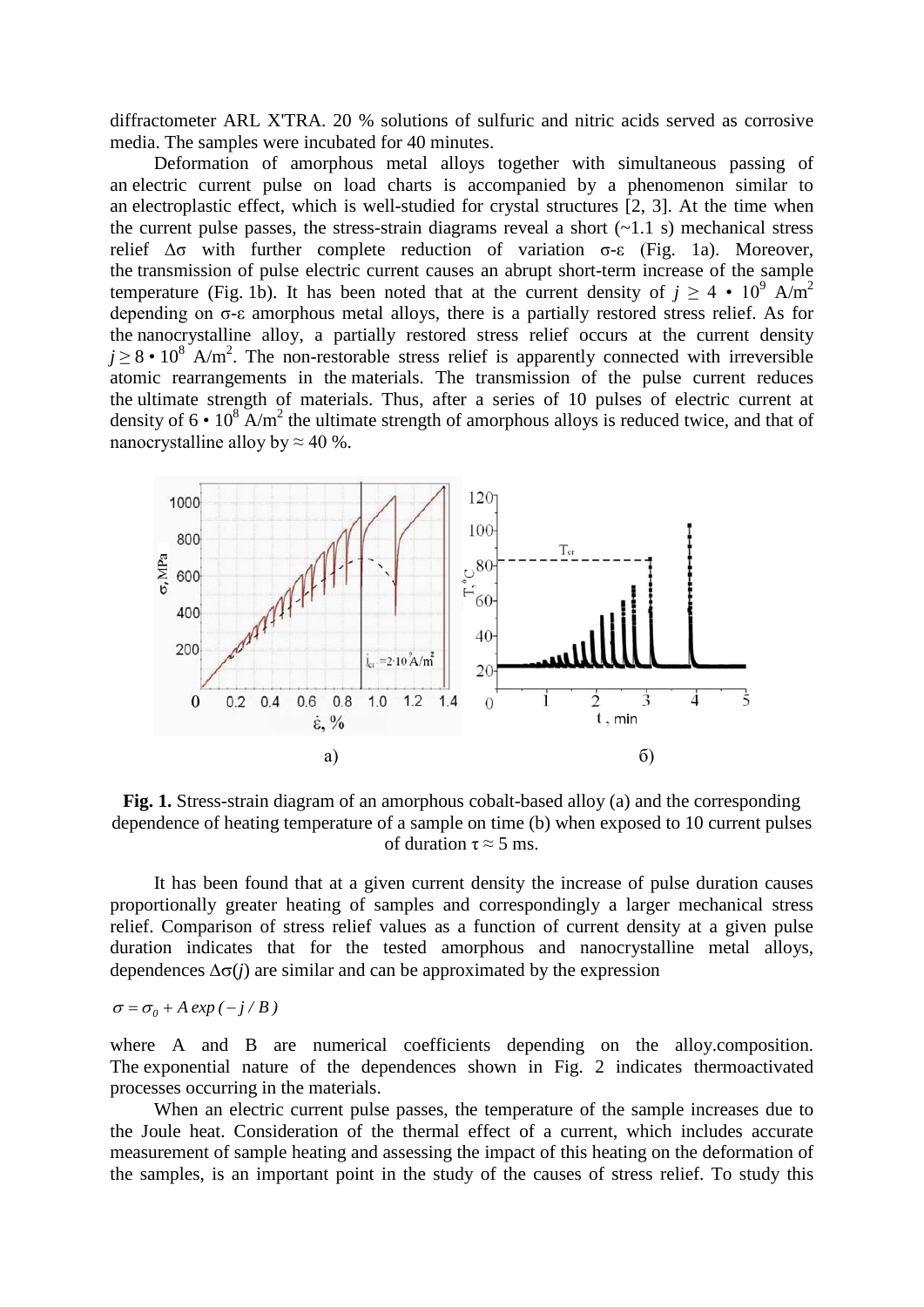effect, the deformation of the samples was carried out as follows. Initially, the sample was subjected to tension at a constant rate of a grip (0.1 mm / min) at room temperature. Upon reaching the mechanical load corresponding to the time of mechanical stress relief, on diagrams  $\sigma - \varepsilon$ , after transmitting pulse current, the deformation stopped, but the load was not removed. Then, heating was performed using the thermal machine console Instron-5565. The sample loading was continued at the same strain rate as in the first step, but at an elevated temperature of the sample equal to the heating temperature arising from the pulse current. Experiments on all of the studied alloys have shown that the dependence of mechanical stress ∆σ on the value ∆T is linear. Similar curves were obtained experimentally for the transmission of electrical current pulses. The experimental dependences were approximated by the linear function  $\Delta \sigma = k \Delta T$ , where *k* is a coefficient showing the amount of stress drop when heated by  $\Delta T = 1 \degree C$ .



**Fig. 2.** Dependence of stress relief values on current density at pulse duration  $\tau = 5$  ms for alloys: (1) AMAG-180, (2) AMAG-172, (3) AMAG-200

The results of experiments have shown that the mechanical stress drop induced by passing an electric current pulse in the amorphous cobalt-based alloys alloys is  $\sim 1.5$  times larger than the stress relief caused by heating in a furnace (Fig. 3a). It is obvious that the stress relief in the sample is not only due to thermal expansion, but also because of different mechanisms, triggered by the passage of an electric current pulse (Fig. 3, above the dotted line, shows mechanical stress relief caused by heating, below – stress relief resulting from incipient processes of irreversible structural relaxation). Furthermore, magnetostrictive phenomena caused by passing electric current are also excluded, as in amorphous alloys with a high content of Co magnitude of the magneto is practically zero [4].

For alloy AMAG-200 the values of mechanical stress reliefs caused by pulse current and heating in a furnace are the same (Fig. 3b) at the same temperature. It may be due to structural features of the material which is more stable than amorphous metal alloys, at least when heated to temperatures of  $\approx 100$  °C. Consequently, stress reliefs in this alloy can be explained only by thermal expansion caused by passing pulse current.

A comparative analysis of radiographs of unaffected alloys, alloys exposed to current pulses, and alloys annealed at different temperatures was done. It was discovered that: a) amorphous alloys based on Co (AMAG-170–186), after a series of electrical current pulses at density of  $10^8 - 10^9$  A/m<sup>2</sup>, remain X-ray amorphous. It may be associated with initial stages of reversible atomic rearrangements, which are not sensitive to X-ray methods; b) nanocrystalline alloys based on Fe (AMAG-200), after a series of current pulses and heating not exceeding 100 °C, have shown minor changes on the diffractograms which may be caused by partial drop of quenching stresses. This reduces ultimate stress values, but the values of the coefficient of thermal expansion do not change.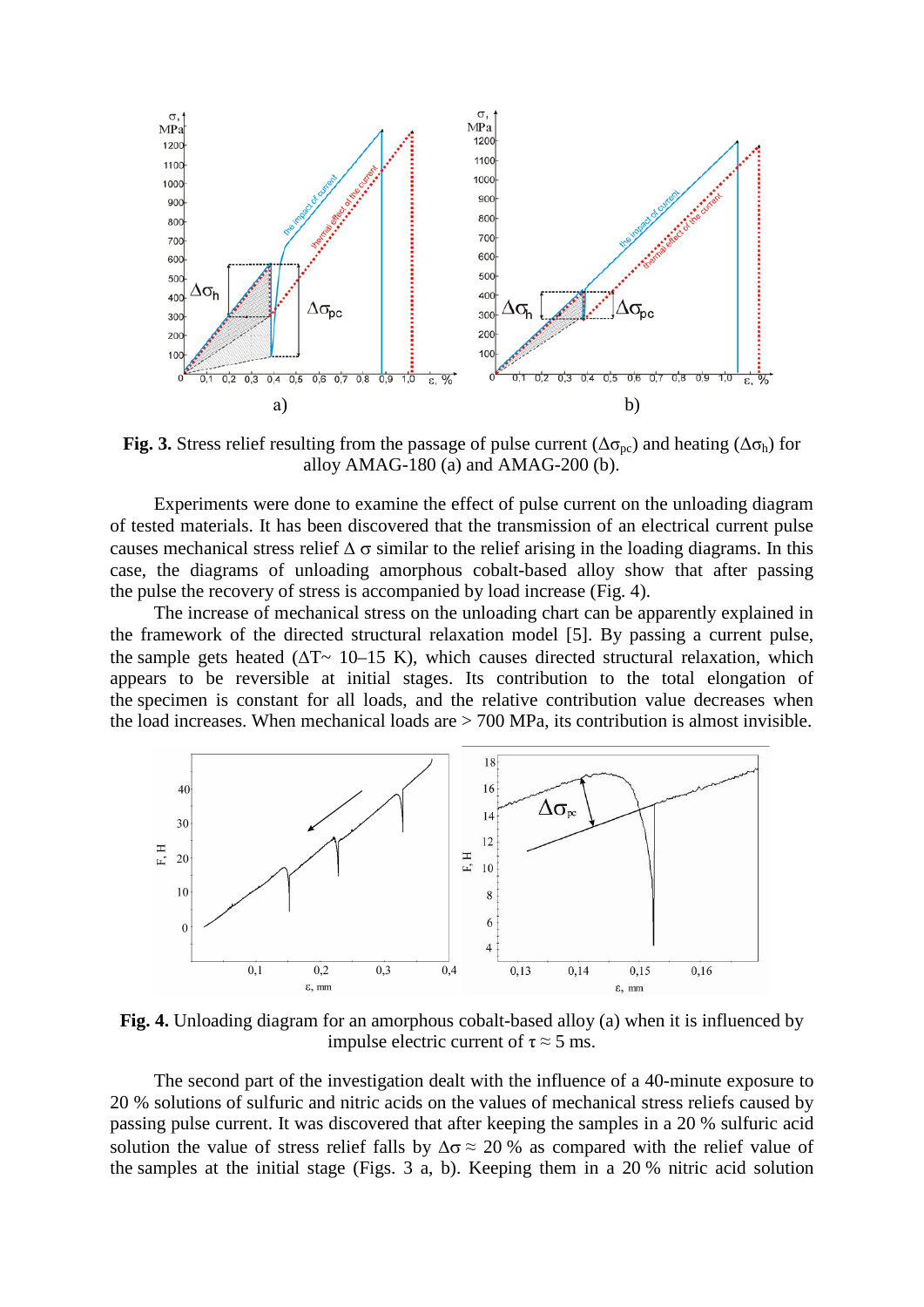reduces the stress relief value by 30 % as compared with the effects of sulfuric acid and by 50 % as compared with the stress relief value at the initial state. Effects of an acidic medium on nanocrystalline Fe-based alloy do not affect the value of mechanical stress drops.

Decrease in the value of stress relief may result from surface phenomena. Figure 6 presents a surface of samples after their aging in an acidic medium. It is seen that the exposure of amorphous materials to an acid medium leads to oxide formations on the surface, which is confirmed by the study of elemental composition. It was found that almost the entire area of the specimen surface was covered with sulfate formations about 3 microns thick.



**Fig. 5.** Dependence of the mechanical stress drop value on current density in an alloy: after exposure to a 20 % solution of sulfuric and nitric acids: a) AMAG-172; b) AMAG-180).



**Fig. 6.** Sulfate formations on the surface of AMAG-180 after its exposure to a 20 % sulfuric acid solution (a);

pitting corrosion on the surface of the nanocrystalline alloy AMAG-200 (b).

The oxide film, formed on the surface, reduces the metal section of a sample which